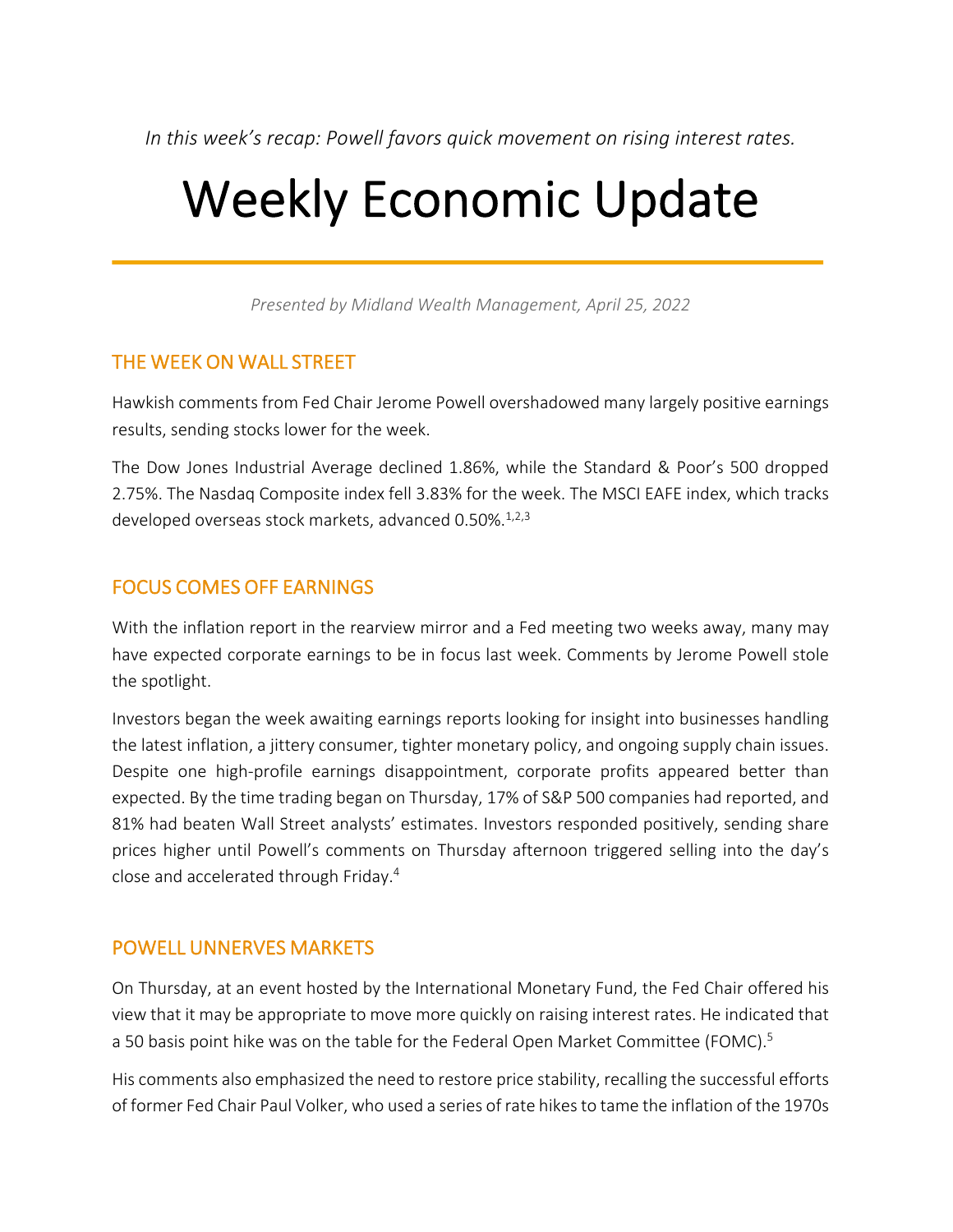and early 1980s. While some observers anticipated these comments, yields rose, and stocks fell in response.

#### TIP OF THE WEEK



*Some small business owners don't have succession plans. If you haven't created one, now is as good a time as any to start. This may not only enable continuity, but also address some legacy-strategy issues.*

# THE WEEK AHEAD: KEY ECONOMIC DATA

Tuesday: Durable Goods Orders. Consumer Confidence. New Home Sales.

Thursday: Gross Domestic Product (GDP). Jobless Claims.

Friday: Consumer Sentiment.

Source: Econoday, April 22, 2022

The Econoday economic calendar lists upcoming U.S. economic data releases (including key economic indicators), Federal Reserve policy meetings, and speaking engagements of Federal Reserve officials. The content is developed from sources believed to be providing accurate information. The forecasts or forward-looking statements are based on assumptions and may not materialize. The forecasts also are subject to revision.

# THE WEEK AHEAD: COMPANIES REPORTING EARNINGS

Monday: The Coca-Cola Company (KO).

Tuesday: Microsoft Corporation (MSFT), Visa, Inc. (V), Alphabet, Inc. (GOOGL), General Motors Company (GM), Archer Daniels Midland Company (ADM), 3M Company (MMM), Texas Instruments, Inc. (TXN), United Parcel Service, Inc. (UPS), D.R. Horton, Inc. (DHI), Chipotle Mexican Grill, Inc. (CMG).

Wednesday: Meta Platforms, Inc. (FB), The Boeing Company (BA), Ford Motor Company (F), Qualcomm, Inc. (QCOM), PayPal Holdings, Inc. (PYPL), Amgen, Inc. (AMGN), ServiceNow, Inc. (NOW), Norfolk Southern Corporation (NSC).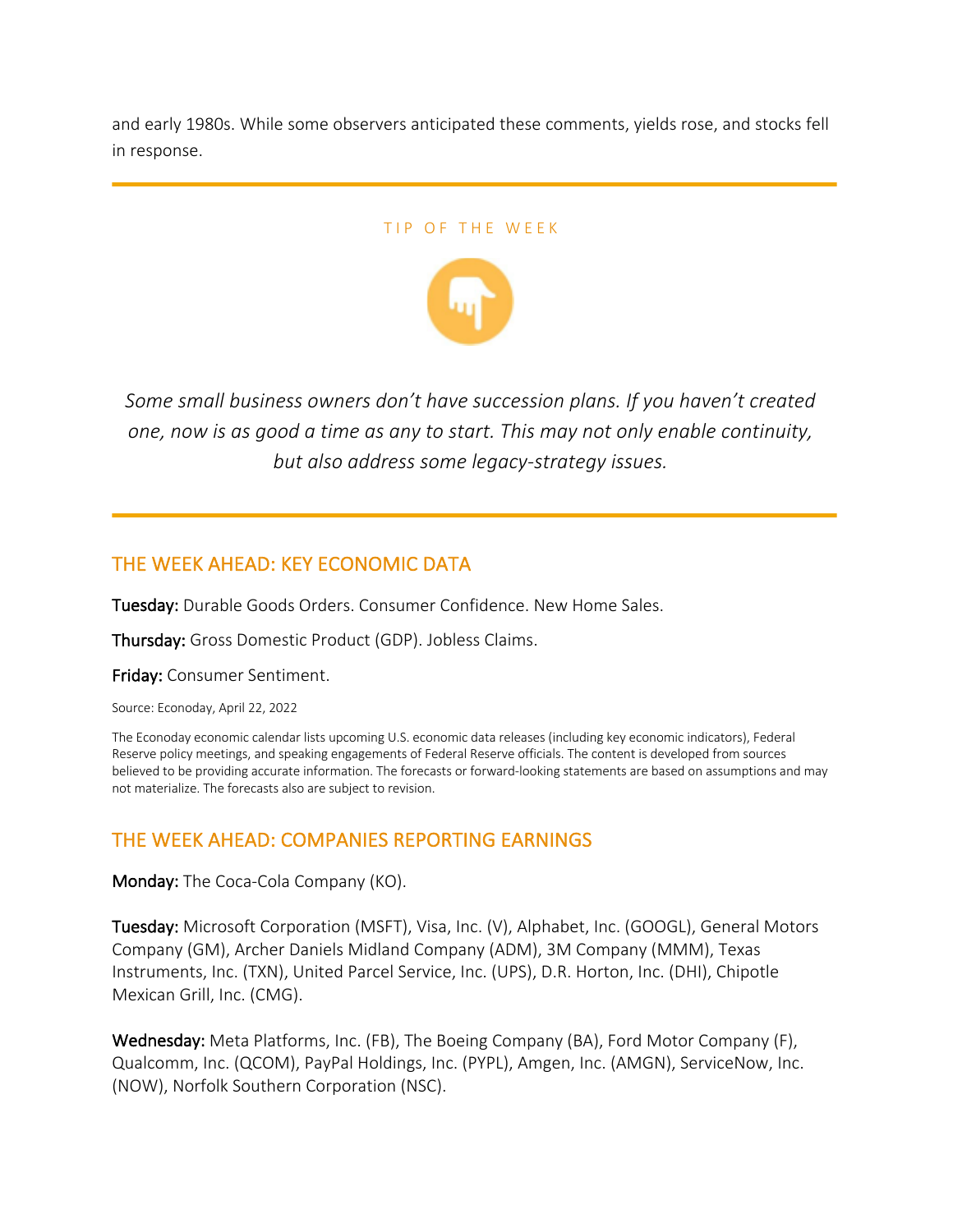Thursday: Apple, Inc. (AAPL), Amazon.com, Inc. (AMZN), Intel Corporation (INTC), Mastercard, Inc. (MA), Caterpillar, Inc. (CAT), Merck & Co., Inc. (MRK), McDonald's Corporation (MCD), The Southern Company (SO), Eli Lilly and Company (LLY), Northrop Grumman Corporation (NOC).

Friday: AbbVie, Inc. (ABBV), Exxon Mobil Corporation (XOM), Bristol Myers Squibb Company (BMY), Chevron Corporation (CVX), Honeywell International, Inc. (HON), Colgate-Palmolive Company (CL), L3Harris Technologies, Inc. (LHX).

Source: Zacks, April 22, 2022

Companies mentioned are for informational purposes only. It should not be considered a solicitation for the purchase or sale of the securities. Investing involves risks, and investment decisions should be based on your own goals, time horizon, and tolerance for risk. The return and principal value of investments will fluctuate as market conditions change. When sold, investments may be worth more or less than their original cost. Companies may reschedule when they report earnings without notice.

#### QUOTE OF THE WEEK



*"You don't need a weatherman to know which way the wind blows."*

*BOB DYLAN*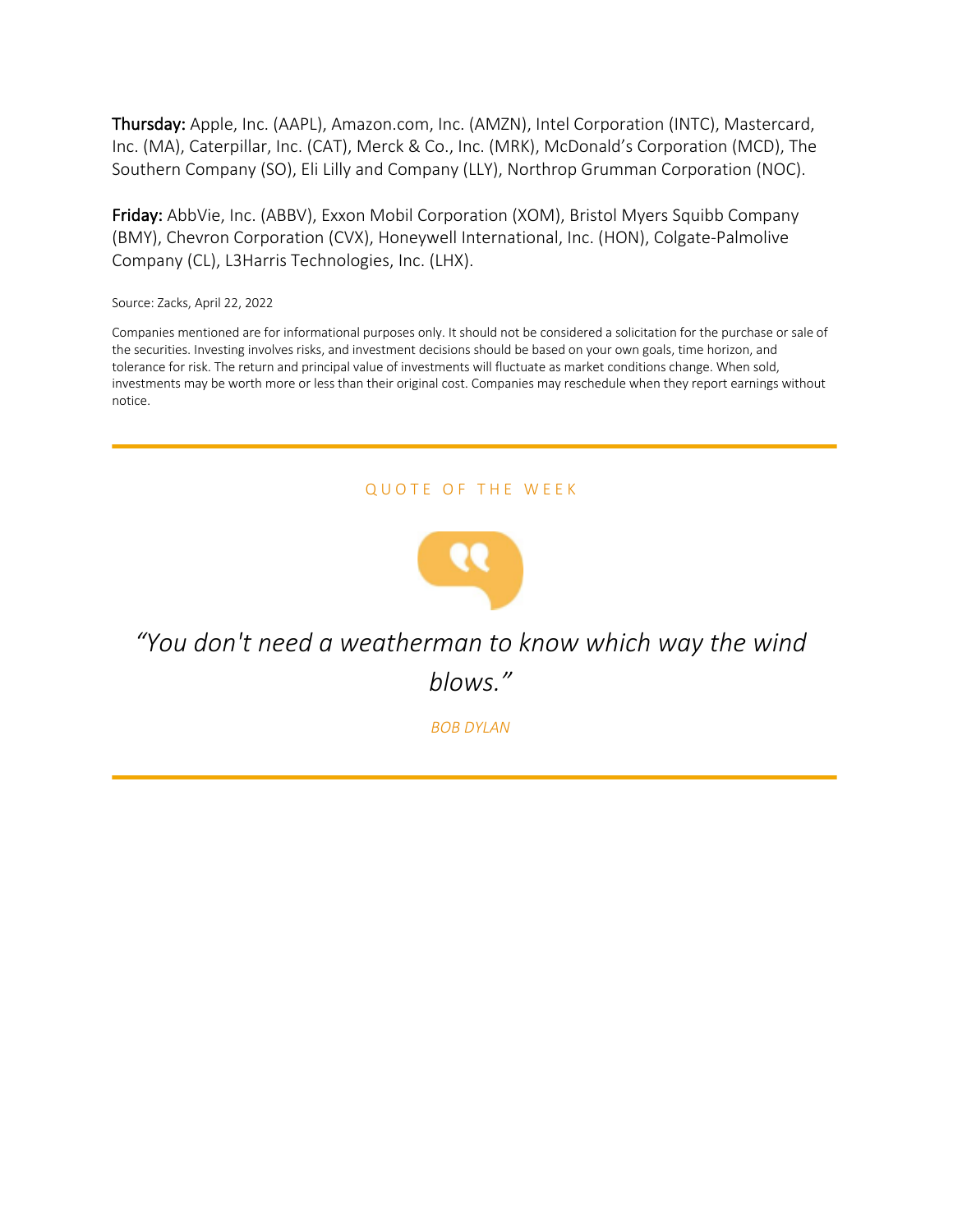| <b>Market Index</b> | <b>Close</b> | <b>Week</b> | $Y-T-D$   |
|---------------------|--------------|-------------|-----------|
| <b>DJIA</b>         | 33,811.40    | $-1.86%$    | $-6.95%$  |
| <b>NASDAQ</b>       | 12,839.29    | $-3.83%$    | $-17.93%$ |
| <b>MSCI-EAFE</b>    | 2,126.64     | $+0.50%$    | $-8.97\%$ |
| <b>S&amp;P 500</b>  | 4,271.78     | $-2.75%$    | $-10.37%$ |



|           | <b>Treasury</b> | <b>Close</b> | <b>Week</b> | $Y-T-D$ |
|-----------|-----------------|--------------|-------------|---------|
| <u>ma</u> | 10-Year Note    | 2.90%        | $+0.07%$    | +1.38%  |

Sources: The Wall Street Journal, April 22, 2022; Treasury.gov, April 22, 2022 Weekly performance for the Dow Jones Industrial Average, Standard & Poor's 500 Index, and NASDAQ Composite Index is measured from the close of trading on Thursday, April 14, to Friday, April 22, close. Weekly performance for the MSCI-EAFE is measured from Friday, April 15, open to Thursday, April 21, close. Weekly and year-to-date 10-year Treasury note yield are expressed in basis points.

#### THE WEEKLY RIDDLE



*Wilson, Xavier, Yolanda, and Zach are standing in line at the market. See if you can figure out their order from these clues:*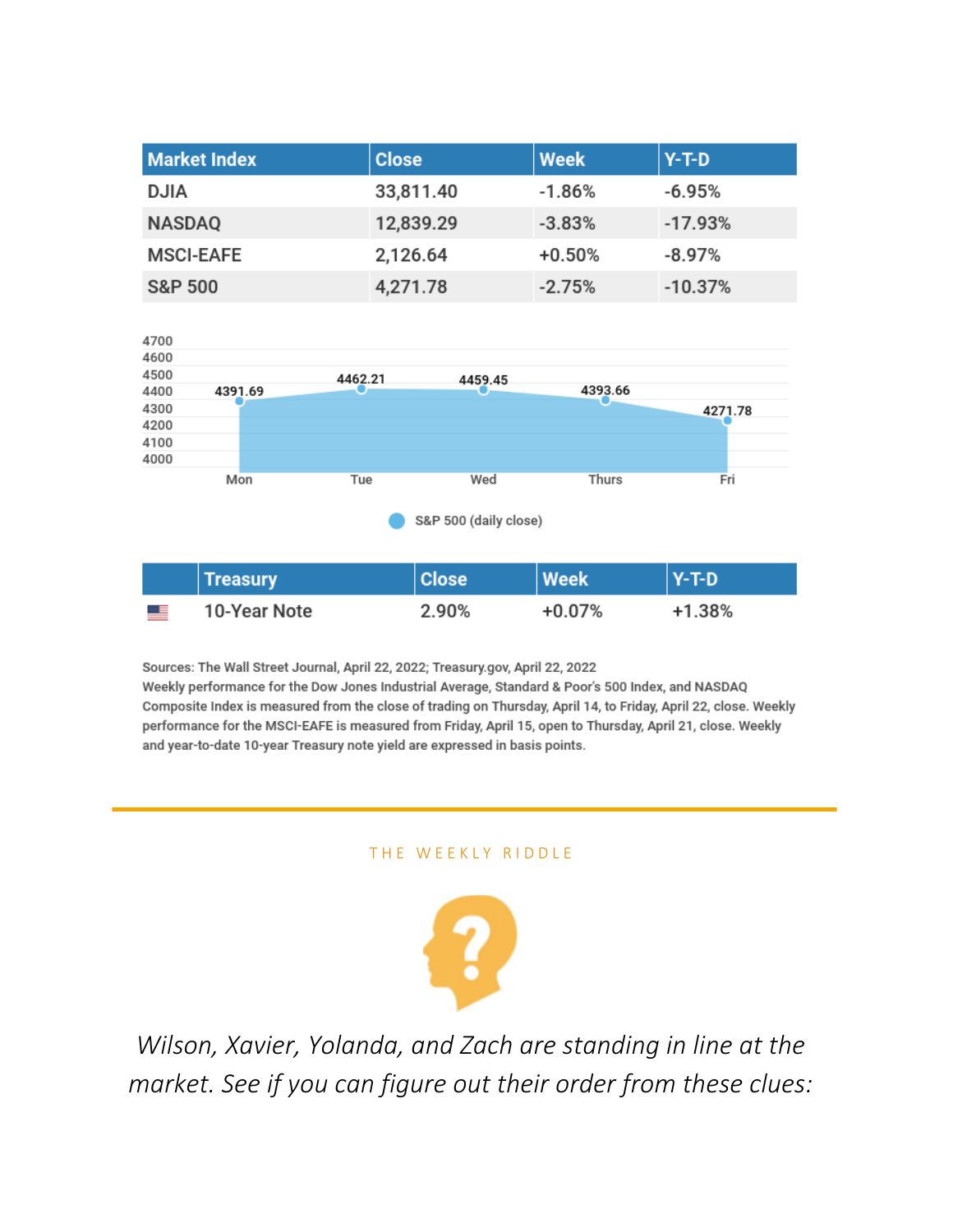# *Yolanda is between Wilson and Xavier, Zach is next to Wilson, and Xavier is not first.*

*LAST WEEK'S RIDDLE: How much dirt is in a 2-foot diameter hole that is 4 feet deep?*

*ANSWER: No dirt at all. You have made a hole by digging out the dirt, so the hole is empty.*

#### Midland Wealth Management may be reached at 1-888-637-2120 or midlandsb.com/wealthmanagement.

#### Please mark wealthmanagement@mkt-midlandsb.com as an approved sender in your email to receive our communications.

Midland Wealth Management is a trade name used by Midland States Bank and its subsidiary Midland Trust Company. Investments are not insured by the FDIC or any other government agency, are not deposits or obligations of the bank, are not guaranteed by the bank or any federal government agency, and are subject to risks, including the possible loss of principal.

Investing involves risks, and investment decisions should be based on your own goals, time horizon, and tolerance for risk. The return and principal value of investments will fluctuate as market conditions change. When sold, investments may be worth more or less than their original cost.

The forecasts or forward-looking statements are based on assumptions, may not materialize, and are subject to revision without notice.

The market indexes discussed are unmanaged, and generally, considered representative of their respective markets. Index performance is not indicative of the past performance of a particular investment. Indexes do not incur management fees, costs, and expenses. Individuals cannot directly invest in unmanaged indexes. Past performance does not guarantee future results.

The Dow Jones Industrial Average is an unmanaged index that is generally considered representative of large-capitalization companies on the U.S. stock market. Nasdaq Composite is an index of the common stocks and similar securities listed on the NASDAQ stock market and is considered a broad indicator of the performance of technology and growth companies. The MSCI EAFE Index was created by Morgan Stanley Capital International (MSCI) and serves as a benchmark of the performance of major international equity markets, as represented by 21 major MSCI indexes from Europe, Australia, and Southeast Asia. The S&P 500 Composite Index is an unmanaged group of securities that are considered to be representative of the stock market in general.

U.S. Treasury Notes are guaranteed by the federal government as to the timely payment of principal and interest. However, if you sell a Treasury Note prior to maturity, it may be worth more or less than the original price paid. Fixed income investments are subject to various risks including changes in interest rates, credit quality, inflation risk, market valuations, prepayments, corporate events, tax ramifications and other factors.

International investments carry additional risks, which include differences in financial reporting standards, currency exchange rates, political risks unique to a specific country, foreign taxes and regulations, and the potential for illiquid markets. These factors may result in greater share price volatility.

Please consult your financial professional for additional information.

This content is developed from sources believed to be providing accurate information. The information in this material is not intended as tax or legal advice. Please consult legal or tax professionals for specific information regarding your individual situation. This material was developed and produced by FMG Suite to provide information on a topic that may be of interest. FMG is not affiliated with the named representative, financial professional, Registered Investment Advisor, Broker-Dealer, nor state- or SEC-registered investment advisory firm. The opinions expressed and material provided are for general information, and they should not be considered a solicitation for the purchase or sale of any security.

Copyright 2022 FMG Suite.